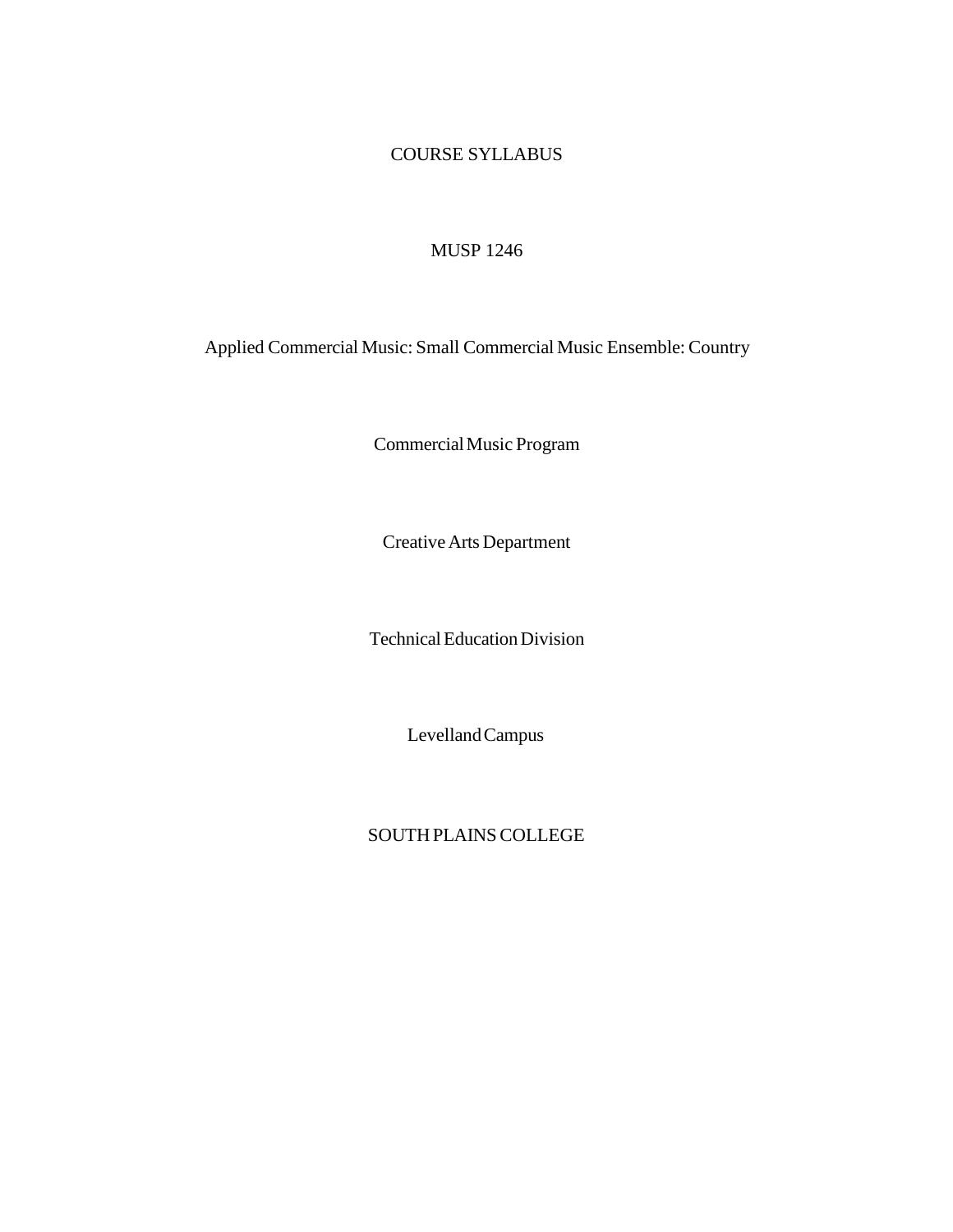COURSE TITLE: MUSP 1246 Applied Commercial Music: Small Commercial Music Ensemble: Country

South Plains College Improves Each Student's Life.

\*\*\*\*\*\*\*\*\*\*\*\*\*\*\*\*\*\*\*\*\*\*\*\*\*\*\*\*\*\*\*\*\*\*\*\*\*\*\*\*\*\*\*\*\*\*\*\*\*\*\*\*\*\*\*\*\*\*\*\*\*\*\*\*\*\*\*\*\*\*\*\*

## I. GENERAL COURSE INFORMATION

- A. Course Description: Participation in a country ensemble concentrating on commercial music performance styles.
- B. End of Course Learning Outcomes: Demonstrate rehearsal skills to include ensemble precision, intonation, sight-reading, sound, and style; demonstrate applicable repertoire; demonstrate appropriate improvisational ability; and present performance of prepared material.
- C. Academic Integrity: Refer to College Catalog p.23.
- D. SCANS and Foundation Skills: This course will provide the following SCANS skills: C-1,3,4,5,6,7,9,12,13,14,15,17,18,20; and the followingfoundation skills: F-1, 2, 5,6,7,8,9,10,11,12,13,14,15,16,17. (Note: a complete list of SCANS competencies and foundation skills is located on the reverse side of the title page.)
- E. VERIFICATION OF WORKPLACE COMPETENCIES: successful completion of this course will equip the students with the skills necessaryto complete the Capstone Experience presented at the end of the fourth semester of study for degree candidates.

**Capstone Experience**: Students seeking the A.A.A. Degree or Certificate in Commercial Music must satisfactorilycomplete specific requirements 1] As a performer in a full-length televised public performance (music festival), and 2] by passing all applicable Barrier Exams.

These festivals occur twice a year (once at the completion of the fall and spring semesters).

II. SPECIFIC COURSE / INSTRUCTOR REQUIREMENTS: Textbook and Other Materials: Handouts provided by instructor. Students need to bring handouts to every rehearsal. Students need to keep a folder of charts, as a significant part of their grade.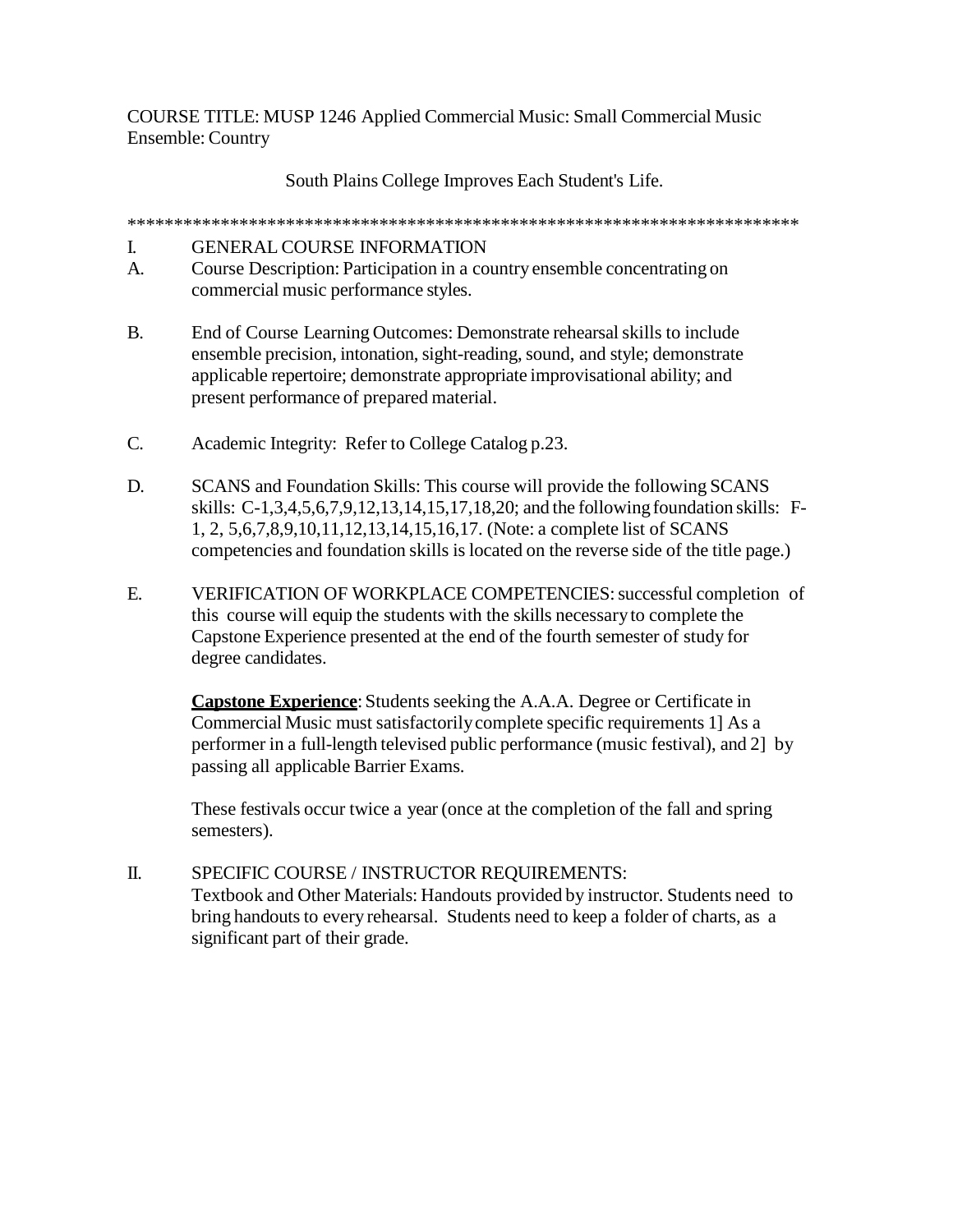## **ATTENDANCE POLICY**

Students are expected to attend all classes in order to be successful in a course. The student may be administratively withdrawn from the course when absences become excessive as defined in the course syllabus.

When an unavoidable reason for class absence arises, such as illness, an official trip authorized by the college or an official activity, the instructor may permit the student to make up work missed. It is the student's responsibility to complete work missed within a reasonable period of time as determined by the instructor. Students are officially enrolled in all courses for which they pay tuition and fees at the time of registration. Should a student, for any reason, delay in reporting to a class after official enrollment, absences will be attributed to the student from the first class meeting.

Students who enroll in a course but have "Never Attended" by the official census date, as reported by the faculty member, will be administratively dropped by the Office of Admissions and Records. A student who does not meet the attendance requirements of a class as stated in the course syllabus and does not officially withdraw from that course by the official census date of the semester, may be administratively withdrawn from that course and receive a grade of "X" or "F" as determined by the instructor. Instructors are responsible for clearly stating their administrative drop policy in the course syllabus, and it is the student's responsibility to be aware of that policy.

It is the student's responsibility to verify administrative drops for excessive absences through MySPC using his or her student online account. If it is determined that a student is awarded financial aid for a class or classes in which the student never attended or participated, the financial aid award will be adjusted in accordance with the classes in which the student did attend/participate and the student will owe any balance resulting from the adjustment.

> This course requires attendance of an additional 16 hours of supervised instruction. This mayinclude the following: Outside of school performances Additional scheduled rehearsals Audio for Video tracking in CB170 Fest week attendance (5 hours per night)

Assignment Policy. Assignments will consist of learning and rehearsing material chosen by the instructor**.** NOTE: Class time is ensemble rehearsal time. The student is expected to prepare individually, outside of class. The ensemble instructor will help in difficult areas, as will your private lesson instructor,

Students are required to keep a folder of all printed (and/or manuscript) materials received in ensemble class. Lesson activities related to the use of these materials may be a part of the course of study.

Grading Policy/Procedure and/or methods of evaluation.

- 1) Attendance 20%
- 2) Folder 10%
- 3) Professionalism 20%